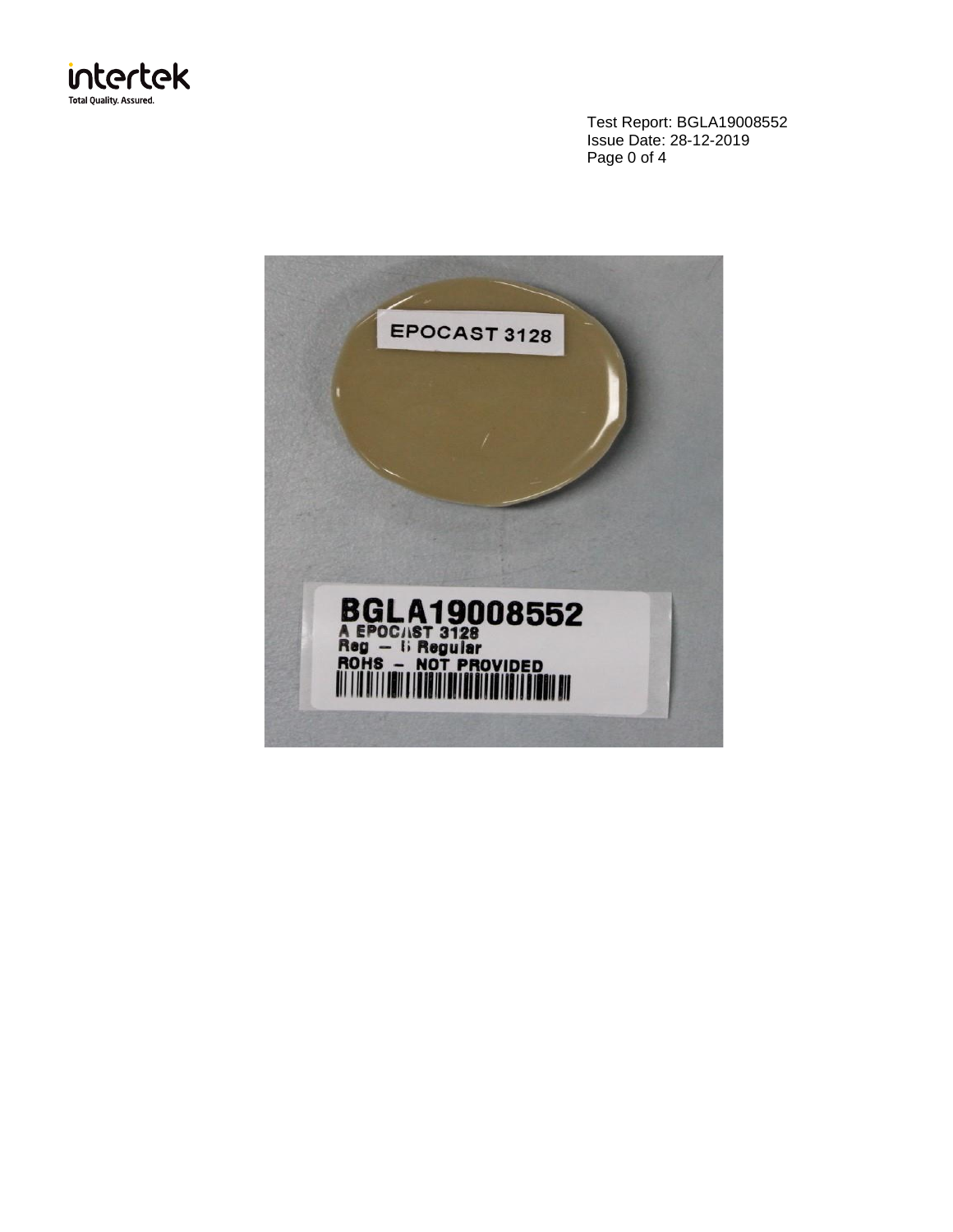

Test Report: BGLA19008552 Issue Date: 28-12-2019 Page 1 of 4

## **RAND POLYPRODUCTS PVT. LTD/PUNE**

3A/2. Old Gate No. 1649, Village Ghotawade, Pune, Maharashtra, 412108, India Attn: Mr. Nayak U.v, Mr. Rajiv Dongre,

# **SELF REFERENCE**

| <b>Sample Description:</b> | One Piece of Epocast 3128 Sample Submitted. |
|----------------------------|---------------------------------------------|
|                            | <b>Tested Component:</b>                    |
|                            | [1] Epocast $3128$ (Beige)                  |
| Raw Material:              | Not Provided                                |
| Code :                     | Not Provided                                |
| Color:                     | Beige                                       |
| Manufacturer's Name        | Not Provided                                |
| <b>Fibre Content:</b>      | Not Provided                                |
| End Use                    | Not Provided                                |
| Buyer's Name               | Not Provided                                |
| <b>Batch No</b>            | 1912083                                     |
| Type                       | Epoxy                                       |
| <b>Nature</b>              | <b>Solid Casting</b>                        |
| Country of Destination     | Not Provided                                |
| Date of Receipt:           | $23rd$ Dec-19                               |
| Issued by:                 | Intertek India Pvt. Ltd.,                   |

| <b>TESTED SAMPLE</b> | <b>STANDARD</b>                                                   | <b>RESULTS</b> |
|----------------------|-------------------------------------------------------------------|----------------|
|                      | RoHS Annex II of 2011/65/EU and Amendment<br>(EU) 2015/863 RoHS-3 | <b>PASS</b>    |

**AUTHORIZED BY FOR INTERTEK INDIA PRIVATE LIMITED [ANALYTICAL – BANGALORE]**

 $\infty$ (al)  $\sim$ 

**AATHEESWARAN S Laboratory Manager – Analytical**

### **Intertek India Private Limited**

17/F, Industrial Suburb, 2nd stage, Yeshwanthpur Industrial Area, Bangalore - 560022. Karnataka. India. Tel : 080 - 40213700 Fax :080 – 40213960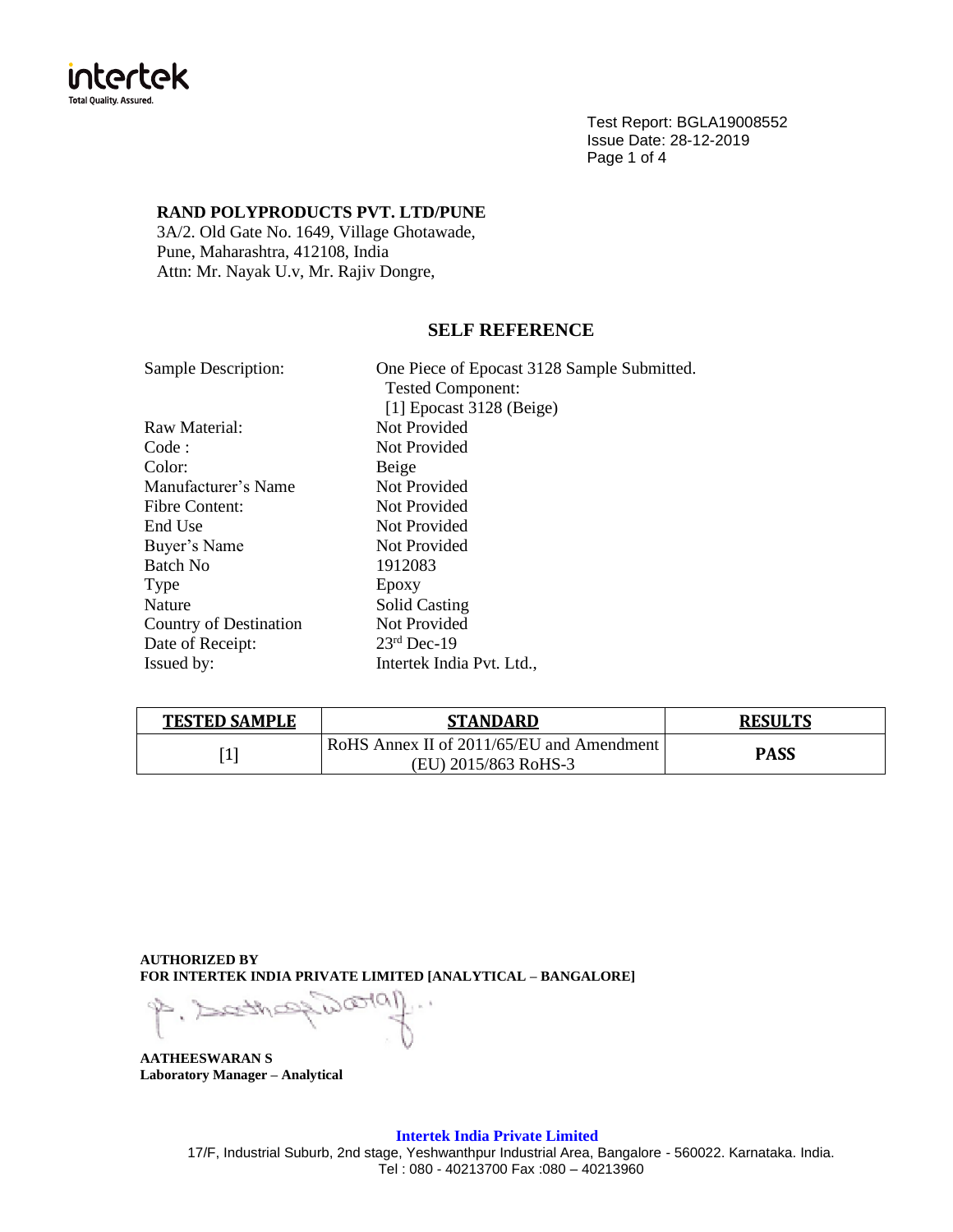

Test Report: BGLA19008552 Issue Date: 28-12-2019 Page 2 of 4

#### **Test Result Summary :**

| <b>Test Item</b>                                            | Unit | <b>Test Method</b>                                                                                                                                                                            | <b>Result</b> | <b>RL</b> |  |
|-------------------------------------------------------------|------|-----------------------------------------------------------------------------------------------------------------------------------------------------------------------------------------------|---------------|-----------|--|
|                                                             |      |                                                                                                                                                                                               | (1)           |           |  |
| <b>Heavy Metal</b>                                          |      |                                                                                                                                                                                               |               |           |  |
| Cadmium (Cd) Content                                        | ppm  | With reference to IEC 62321-5:<br>2013, by microwave or acid<br>digestion and determined by ICP-<br>OES.                                                                                      | <b>ND</b>     | 2         |  |
| Lead (Pb) Content                                           | ppm  | With reference to IEC 62321-5:<br>2013, by microwave or acid<br>digestion and determined by ICP-<br>OES.                                                                                      | <b>ND</b>     | 2         |  |
| Mercury (Hg) Content                                        | ppm  | With reference to IEC 62321-<br>$4:2013+AMD1:2017$ , by microwave<br>or acid digestion and determined<br>by ICP-OES.                                                                          | <b>ND</b>     | 2         |  |
| Chromium VI (Cr6+) Content                                  | ppm  | With reference to IEC 62321-7-2:<br>2017, organic solvent was used to<br>dissolve or swell sample matrix,<br>followed by alkaline digestion and<br>determined by UV-Vis<br>Spectrophotometer. | ND.           |           |  |
| $\mu$ g/<br>Chromium VI (Cr6+) Content @<br>cm <sub>2</sub> |      | With reference to IEC 62321-7-1:<br>2015, by boiling water extraction<br>and determined by UV-Vis<br>Spectrophotometer or visual<br>observation.                                              |               | 0.10      |  |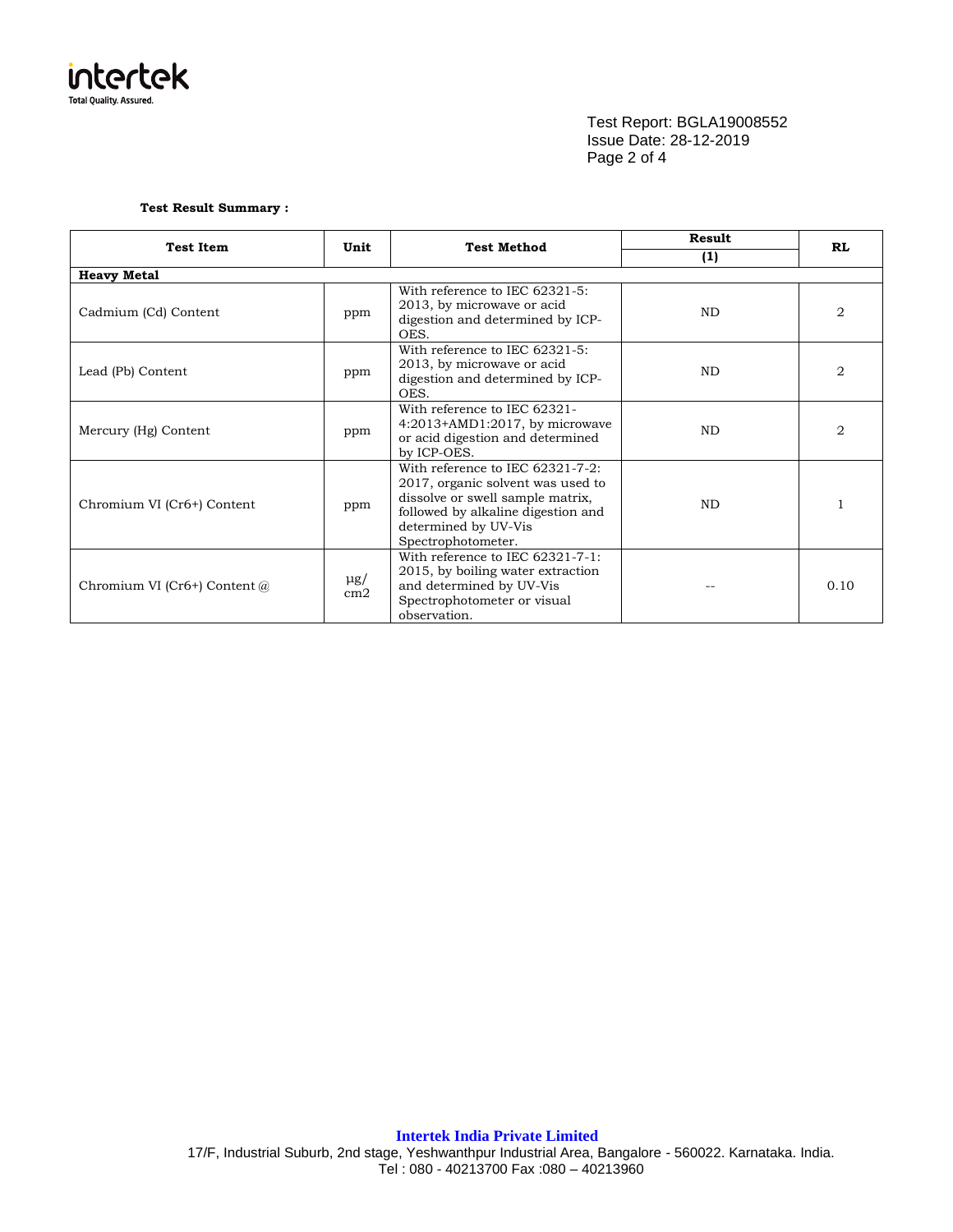

Test Report: BGLA19008552 Issue Date: 28-12-2019 Page 3 of 4

| <b>Test Item</b>                              | Unit | <b>Test Method</b>                                                | Result    | RL             |  |  |
|-----------------------------------------------|------|-------------------------------------------------------------------|-----------|----------------|--|--|
|                                               |      |                                                                   | (1)       |                |  |  |
| <b>Polybrominated Biphenyls (PBBs)</b>        |      |                                                                   |           |                |  |  |
| Monobrominated Biphenyls (MonoBB)             | ppm  |                                                                   | <b>ND</b> | 5              |  |  |
| Dibrominated Biphenyls<br>(DiBB)              | ppm  |                                                                   | <b>ND</b> | 5              |  |  |
| Tribrominated Biphenyls<br>(TriBB)            | ppm  | With reference to IEC 62321-6:                                    | <b>ND</b> | 5              |  |  |
| Tetrabrominated Biphenyls (TetraBB)           | ppm  | 2015, by solvent extraction and                                   | <b>ND</b> | 5              |  |  |
| Pentabrominated Biphenyls (PentaBB)           | ppm  | determined by GC-MS and further<br>HPLC-DAD confirmation when     | <b>ND</b> | $\overline{5}$ |  |  |
| Hexabrominated Biphenyls (HexaBB)             | ppm  |                                                                   | <b>ND</b> | 5              |  |  |
| Heptabrominated Biphenyls (HeptaBB)           | ppm  | necessary.                                                        | <b>ND</b> | 5              |  |  |
| Octabrominated Biphenyls (OctaBB)             | ppm  |                                                                   | ND        | $\overline{5}$ |  |  |
| Nonabrominated Biphenyls (NonaBB)             | ppm  |                                                                   | <b>ND</b> | 5              |  |  |
| Decabrominated Biphenyl (DecaBB)              | ppm  |                                                                   | <b>ND</b> | $\overline{5}$ |  |  |
| <b>Polybrominated Diphenyl Ethers (PBDEs)</b> |      |                                                                   |           |                |  |  |
| Monobrominated Diphenyl Ethers<br>(MonoBDE)   | ppm  |                                                                   | ND        | 5              |  |  |
| Dibrominated Diphenyl Ethers<br>(DiBDE)       | ppm  |                                                                   | <b>ND</b> | 5              |  |  |
| Tribrominated Diphenyl Ethers<br>(TriBDE)     | ppm  |                                                                   | <b>ND</b> | 5              |  |  |
| Tetrabrominated Diphenyl Ethers<br>(TetraBDE) | ppm  |                                                                   | ND        | 5              |  |  |
| Pentabrominated Diphenyl Ethers<br>(PentaBDE) | ppm  | With reference to IEC 62321-6:<br>2015, by solvent extraction and | <b>ND</b> | 5              |  |  |
| Hexabrominated Diphenyl Ethers<br>(HexaBDE)   | ppm  | determined by GC-MS and further<br>HPLC-DAD confirmation when     | <b>ND</b> | 5              |  |  |
| Heptabrominated Diphenyl Ethers<br>(HeptaBDE) | ppm  | necessary.                                                        | <b>ND</b> | 5              |  |  |
| Octabrominated Diphenyl Ethers<br>(OctaBDE)   | ppm  |                                                                   | <b>ND</b> | 5              |  |  |
| Nonabrominated Diphenyl Ethers<br>(NonaBDE)   | ppm  |                                                                   | <b>ND</b> | 5              |  |  |
| Decabrominated Diphenyl Ether<br>(DecaBDE)    | ppm  |                                                                   | <b>ND</b> | 5              |  |  |

| <b>Test Item</b>                  | Unit | <b>Test Method</b>                                        | Result<br>(1) | RL |  |
|-----------------------------------|------|-----------------------------------------------------------|---------------|----|--|
| <b>Phthalates</b>                 |      |                                                           |               |    |  |
| Di(2-ethylhexyl) Phthalate (DEHP) | ppm  | With reference to IEC 62321-                              | <b>ND</b>     | 50 |  |
| Dibutyl Phthalate (DBP)           | ppm  |                                                           | ND            | 50 |  |
| Benzyl Butyl Phthalate (BBP)      | ppm  | 8:2017, by solvent extraction and<br>determined by GC-MS. | <b>ND</b>     | 50 |  |
| Diisobutyl Phthalate (DIBP)       | ppm  |                                                           | ND            | 50 |  |

| Remarks: | ppm       | $=$ | Parts per million based on weight of tested sample $=$ mg/kg |
|----------|-----------|-----|--------------------------------------------------------------|
|          | ND        | $=$ | Not detected                                                 |
|          | <b>RL</b> |     | Reporting limit, quantitation limit of analyte in sample     |
|          |           | $=$ | Failed component                                             |

### **Intertek India Private Limited**

17/F, Industrial Suburb, 2nd stage, Yeshwanthpur Industrial Area, Bangalore - 560022. Karnataka. India. Tel : 080 - 40213700 Fax :080 – 40213960